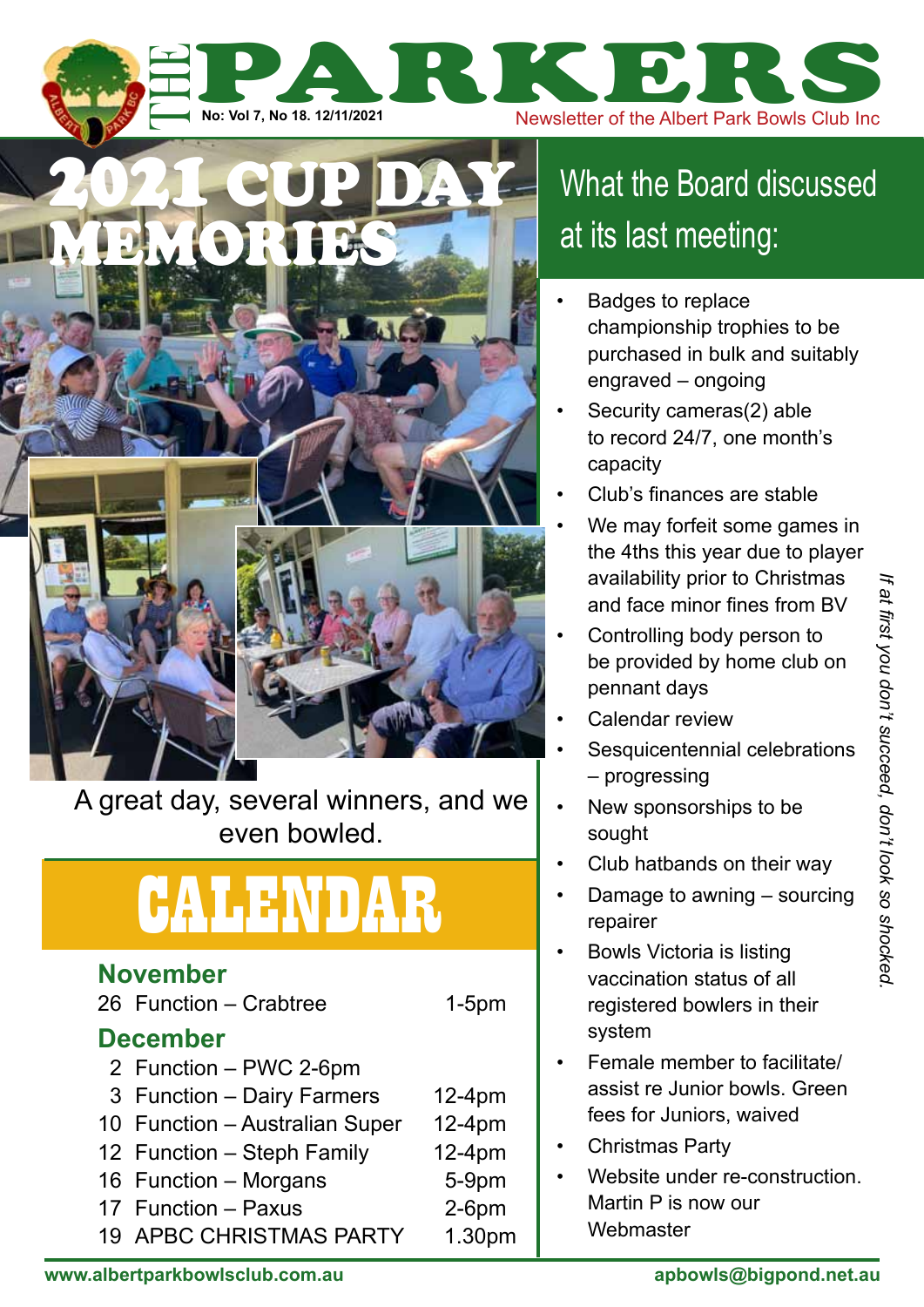### THE PARKERS Junior Members



*From left – Elih Durrant, Oli Earle, Kobe Davis-Earle and Ed Earle . . . rain, hail or shine*

Club shirts have been issued to Junior members and the program restarted 4pm Wednesdays from 27/10.

Communication has been made with various local schools to be included in the bowling activities and the development of a *Emerald Hill Cup* event.

Kobe has been approached by Saturday Selectors to play pennant – well done Kobe.



#### **Do you need a hearing check?**  Contact Andrew Gommers from Bowls

Australia (agommers@bowls.com.au to arrange an appointment for a FREE hearing check and our bowls club will receive a \$10 donation.

## **around the club**

#### **Club Championships 2021-2022**

Sign-up sheets are now on the Notice Board. Entries for singles format competitions close on Friday, 19 November 2021, while entries for multi-player competitions (pairs and triples) will close on Friday, 14 January 2022. This year's *Conditions of Play* are also posted on the noticeboard. Any questions, just ask our Tournament Director, Wayne.

#### **from the greenkeeper**

Greenkeeping hours have changed from 10am to 11am to 9am to 10am on Mondays and Fridays. This will give members an extra hour for casual bowls and roll-ups

#### **returning members**

We welcome back Richard Swift and Len Mann to the Club.

#### **name badges**

If you required a name badge, please fill in the appropriate form on the noticeboard.

AND Grippo and Chalk now available from the office. Both \$7. Please see Lindsay.

#### **Bar Prices**

Please note that these are now back do normal, no discounts.

#### **and the winner is . . .**

Kel for his photo of the wooden vehicles created during locked. Thank you for your participation. Prize on its way.

#### **for the christmas party we need . . .**

We are looking for baskets, fancy boxes for hampers and also in-date products to fill them. We gladly accept money in lieu of product. For further information please contact Margot.

# Albert Park Bowls Club Christmas Party

## Sunday 19th December

1.30pm catered BBQ lunch by our sponsor Come for a drink or a friendly roll and maybe win a raffle prize Sign-up sheet on the noticeboard